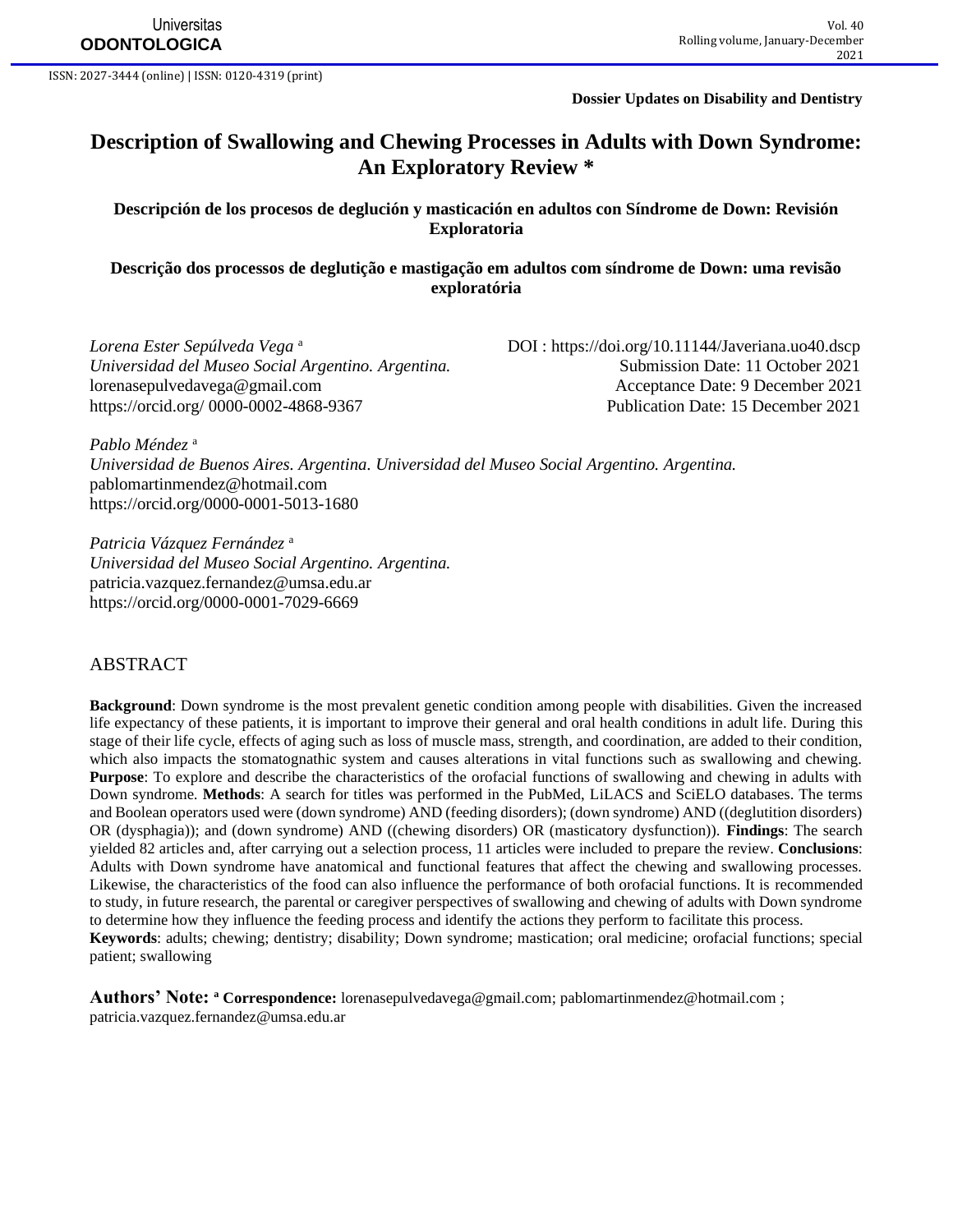#### RESUMEN

**Antecedentes:** El síndrome de Down es la condición genética más prevalente entre las personas con discapacidad. Dado el aumento en la expectativa de vida de estos pacientes, resulta importante mejorar sus condiciones de salud general y oral en la vida adulta. Durante esta etapa del ciclo vital se suman a su condición efectos propios del envejecimiento como pérdida de masa muscular, fuerza y coordinación, lo que impacta también el sistema estomatognático y causa alteraciones en funciones vitales como la deglución y la masticación. **Objetivo:** Explorar y describir las características de las funciones orofaciales de deglución y masticación en adultos con síndrome de Down. **Métodos:** Se realizó una búsqueda electrónica en las bases de datos de PubMed, LiLACS y SciELO. Los términos y operadores boleanos utilizados fueron (down syndrome) AND (feeding disorders); (down syndrome) AND ((deglutition disorders) OR (dysphagia)); y (down syndrome) AND ((chewing disorders) OR (masticatory dysfunction)). **Resultados:** La búsqueda arrojó 82 artículos y, luego de realizar un proceso de selección, se incluyeron 11 artículos con los que se elaboró la revisión. **Conclusiones:** Los adultos con síndrome de Down presentan rasgos anatómicos y funcionales que afectan los procesos de masticación y deglución. Asimismo, las características de los alimentos también pueden influir en el desempeño de ambas funciones orofaciales. Se sugiere estudiar, en futuras investigaciones, las perspectivas parentales o del cuidador de la deglución y masticación de adultos con síndrome de Down para determinar cómo influyen en el proceso de alimentación e identificar las acciones que ejecutan para facilitar este proceso.

**Palabras Clave:** adultos; deglución; discapacidad; funciones orofaciales; masticación; medicina oral; odontología; paciente especial; síndrome de Down

#### RESUMO

**Antecedentes**: A síndrome de Down é a condição genética mais prevalente entre as pessoas com deficiência. Diante do aumento da expectativa de vida desses pacientes, é importante melhorar suas condições gerais e de saúde bucal na vida adulta. Nessa fase do ciclo de vida, somam-se à sua condição efeitos do envelhecimento como perda de massa muscular, força e coordenação, que também impacta o sistema estomatognático e provoca alterações em funções vitais como deglutição e mastigação. **Objetivo**: Explorar e descrever as características das funções orofaciais de deglutição e mastigação em adultos com síndrome de Down. **Métodos**: Foi realizada busca de títulos nas bases de dados PubMed, LiLACS e SciELO. Os termos e operadores booleanos utilizados foram (síndrome de down) AND (distúrbios alimentares); (síndrome de down) AND ((distúrbios da deglutição) OR (disfagia)); e (síndrome de down) AND ((distúrbios da mastigação) OR (disfunção mastigatória)). **Resultados**: A busca resultou em 82 artigos e, após a realização de um processo de seleção, 11 artigos foram incluídos para elaboração da revisão. **Conclusões**: Adultos com síndrome de Down apresentam características anatômicas e funcionais que afetam os processos de mastigação e deglutição. Da mesma forma, as características dos alimentos também podem influenciar no desempenho de ambas as funções orofaciais. Recomenda-se estudar, em pesquisas futuras, as perspetivas dos pais ou cuidadores sobre a deglutição e mastigação de adultos com síndrome de Down para determinar como influenciam o processo de alimentação e identificar as ações que realizam para facilitar esse processo.

**Palavras-chave**: adultos; deficiência; deglutição; funções orofaciais; mastigação; medicina oral; odontologia; paciente especial; síndrome de Down

### **INTRODUCTION**

Down syndrome is the most common genetic cause of disability. A study in the United States reported a prevalence of 8.27 per 10,000 live births (1), while in Latin America, according to the Latin American Collaborative Study of Congenital Malformations (ECLAMC), a prevalence of 1.88 per 1,000 births of Down Syndrome has been reported. This study reports that in Chile a rate of 2.47 per 1,000 births alive is described, while in Argentina this figure reaches 2.01 per 1,000 births. In Bolivia, Brazil, and Colombia, the rates correspond to 1.55, 1.72, and 1.72 per 1,000 live births, respectively (2). The life expectancy of persons with Down syndrome has increased to an average of 60 years, with 25 % over 63 years of age (3), which is why paying attention to the conditions that this population may present in adulthood becomes more necessary.

Longitudinal studies have reported there is a process of premature aging associated with this syndrome, beginning at around 50 years of age (4) and, along with this, a greater risk of developing of Alzheimer-type dementia (5,6). Therefore, a high percentage of people with Down syndrome have experienced difficulties while drinking and eating, which can lead to life-threatening conditions, such as malnutrition, dehydration, and aspiration pneumonia, compromising swallowing and general nutritional status (7).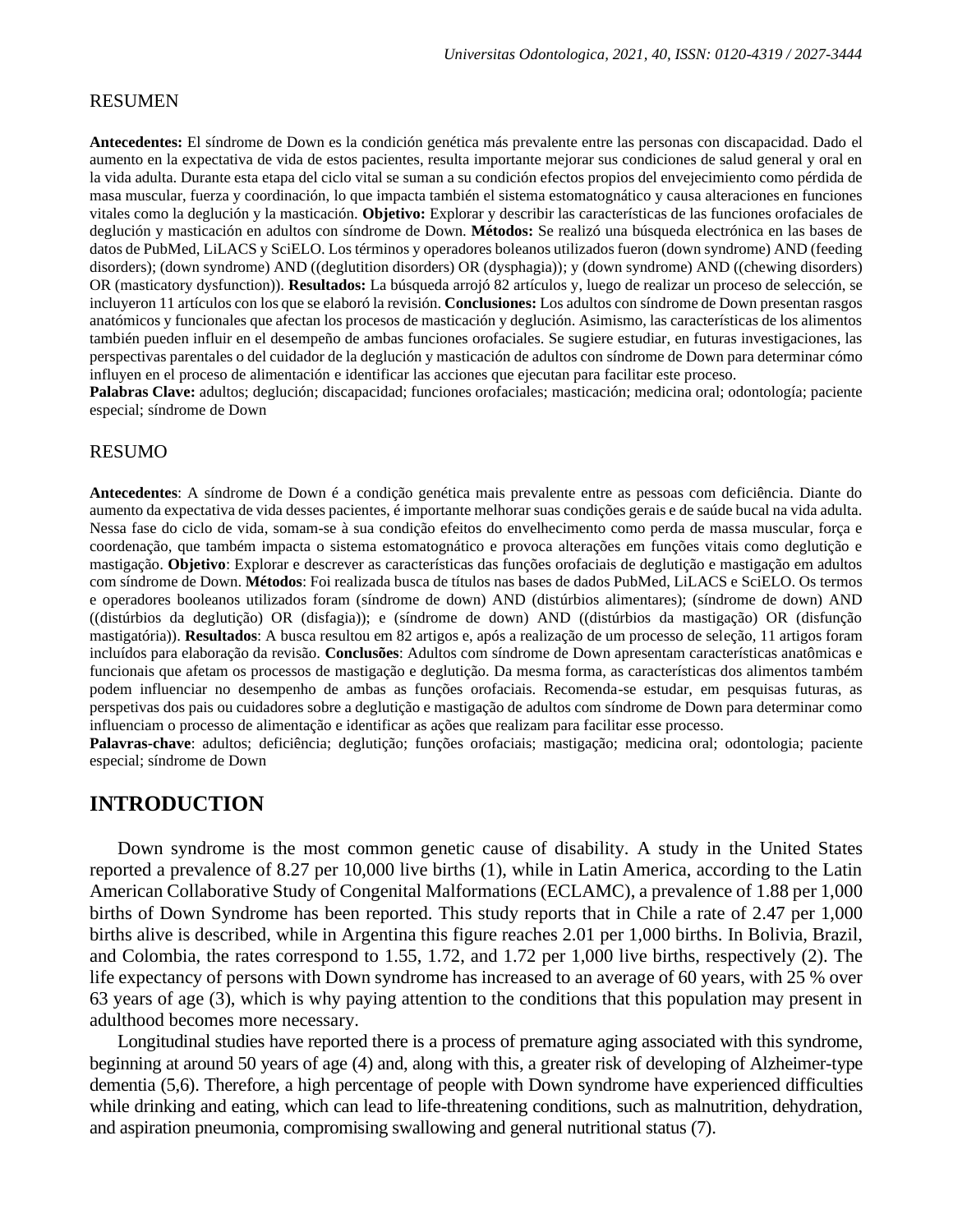The aging process in a person with Down syndrome, as in people with normal development, causes changes in the structure, strength, coordination, and sensitivity of the swallowing mechanism, which can impact the intake of food with different consistencies. It prompts a decrease in skeletal muscle mass, including orofacial muscles, leading to reduced mobility and greater rigidity associated with the connective tissue within the muscles, causing a slower and more insecure passage of the bolus through the oropharynx. The difference between an adult with neurotypical development and an adult with Down syndrome is the adult without the syndrome could compensate for the change processes that they experience at a functional level (6). Because of the above, psychosocial consequences, eating disorders, and speech disorders may occur (8).

Considering the argument above, the following research question was formulated: What are the characteristics of the orofacial functions of swallowing and chewing in adults with Down syndrome? To answer this question, an exploratory review of literature was proposed to investigate and describe the characteristics of these orofacial functions in adults with Down syndrome.

# **MATERIALS AND METHODS**

### **Search Strategy and Databases**

Three advanced electronic searches for titles were carried out during September 2021 in the following databases: PubMed, LiLACS and SciELO, using the following key terms and Boolean operators. Table 1 shows the searches.

| THE SCALLICU CALLICU OUL III I UDIVICU, LILACS Y SCILLO |                                  |                                  |                                  |
|---------------------------------------------------------|----------------------------------|----------------------------------|----------------------------------|
| <b>Searches</b> Database                                | <b>PubMed</b>                    | <b>LiLACS</b>                    | <b>SciELO</b>                    |
| <b>Searches</b>                                         | • Search 1: (Down Syndrome)      | • Search 1 (Down Syndrome)       | • Search 1 (Down Syndrome)       |
|                                                         | <b>AND Deglutition disorders</b> | <b>AND Deglutition disorders</b> | <b>AND Deglutition disorders</b> |
|                                                         | OR Dysphagia)                    | AND Dysphagia)                   | OR Dysphagia):                   |
|                                                         | • Search 2: (Down Syndrome)      | • Search 2 (Down Syndrome)       | • Search 2 (Down Syndrome        |
|                                                         | and feeding disorders)           | and feeding disorders)           | and feeding disorders)           |
|                                                         | • Search 3: (down syndrome)      | • Search 3: (down syndrome)      | • Search 3: (down syndrome)      |
|                                                         | AND ((chewing disorders)         | AND ((chewing disorders)         | AND ((chewing disorders)         |
|                                                         | OR (masticatory                  | OR (masticatory                  | OR (masticatory                  |
|                                                         | dysfunction)                     | dysfunction)                     | dysfunction)                     |

TABLE 1 Title Searched Carried out in PubMed, LiLACS y SciELO

Source: the authors.

## **Eligibility Criteria**

As inclusion criteria, articles with primary data, in English or Spanish language, referring to swallowing and chewing disorders in adults with Down syndrome, that is, older than 18 years of age, were considered. Studies published between 2000 and 2021 were included. Bibliographic or systematic reviews were excluded.

## **Record of Studies and Synthesis of Findings**

The titles and abstracts of all the articles initially identified were read and then screened considering the inclusion and exclusion criteria, as well as the purpose, methodology, population assessed, and findings of each study. The resulting pool of titles, excluding those whose topic was not related to our research question, were read in full. Once we obtained the final sample, we consolidated and collected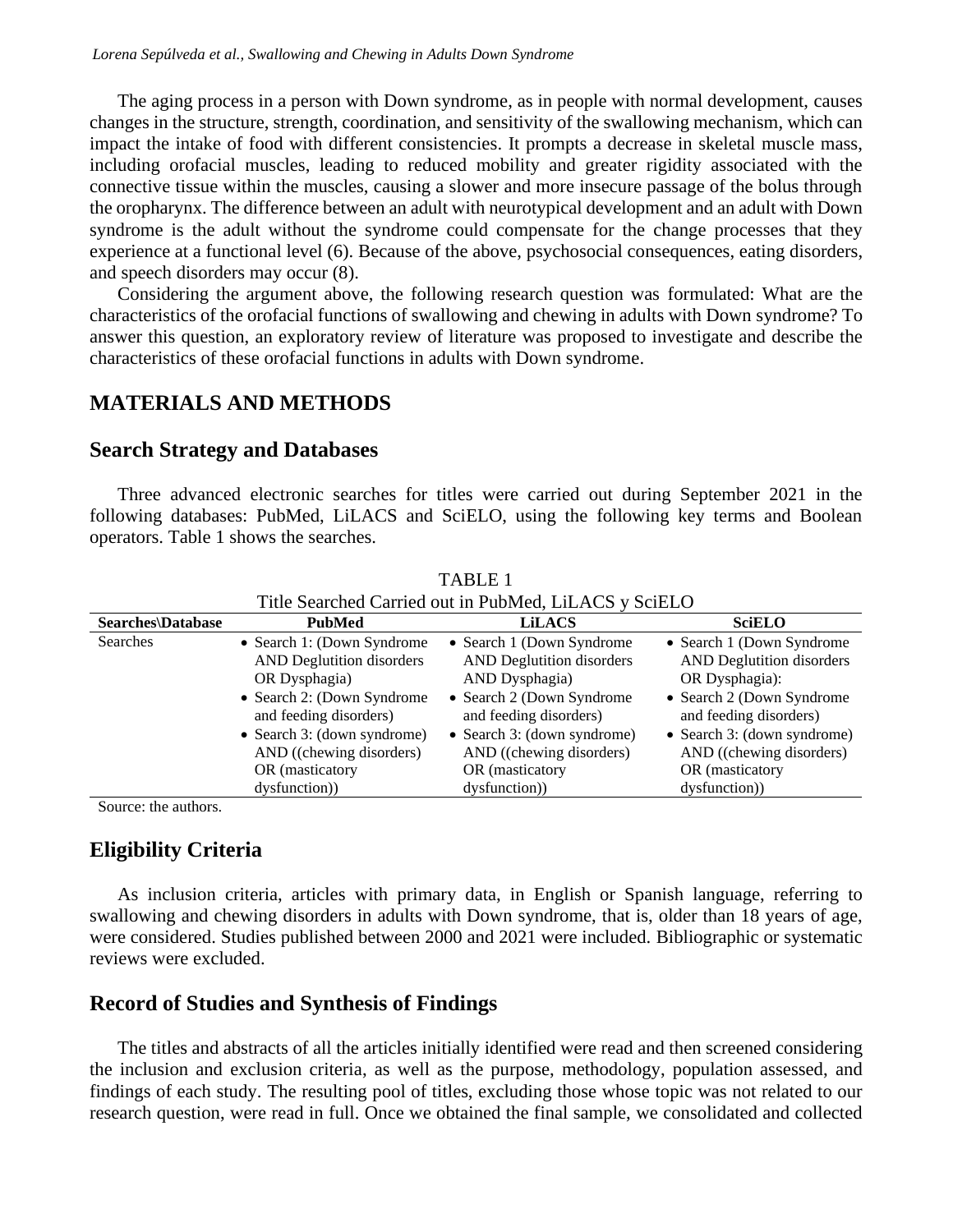the data, and classified the articles according to themes, to address each of the aspects that served to respond the research question.

## **RESULTS**

### **Study Selection**

Figure 1 presents a flow chart with the steps to identify and select studies. The initial search generated 82 titles and, after removing 11 duplicates, 71 articles were obtained to evaluate in the screening stage. Subsequently, the titles and abstracts of the studies found were read and 55 articles were eliminated, as they were not related to the subject of the review. Therefore, 16 were considered for full reading. Finally, the sample for the Review consisted of 11 articles (Table 2).



FIGURE 1 Flowchart of the identification and selection process Source: the authors.

| - 1 |  |
|-----|--|
|-----|--|

| <b>Article</b>                            | <b>Sample/Country</b>                                             | <b>Participants</b>                                                                                                                                                         | <b>Methods</b>                    | <b>Outcome Assessed</b>                                                                                                                                                         |
|-------------------------------------------|-------------------------------------------------------------------|-----------------------------------------------------------------------------------------------------------------------------------------------------------------------------|-----------------------------------|---------------------------------------------------------------------------------------------------------------------------------------------------------------------------------|
| Hashimoto M,<br><i>et al.</i> , $2014(9)$ | People with Down<br>syndrome, 20-35<br>years of age.<br>Japan     | Nine 20-35-year-old males<br>with Down syndrome.<br>Regular patients of Tohoku<br>University Hospital, Japan.<br>Control group: $10\,24-30$<br>year-old healthy volunteers. | Ouasi-<br>experimental<br>design. | Characteristics of pressure<br>exerted by the tongue<br>against the hard palate<br>during swallowing.                                                                           |
| Smith CH, et<br>al., 2014(10)             | People with Down<br>syndrome, 20-50<br>years of age.<br>Singapore | 10 males and 13 females<br>with Down syndrome, ages<br>20-50 years, residents of a<br>care facility in Singapore.                                                           | Observational<br>study.           | Observation of oral feeding in<br>a group of adults with Down<br>syndrome regarding eating<br>and drinking behaviors, as<br>well as those during oral and<br>pharyngeal stages. |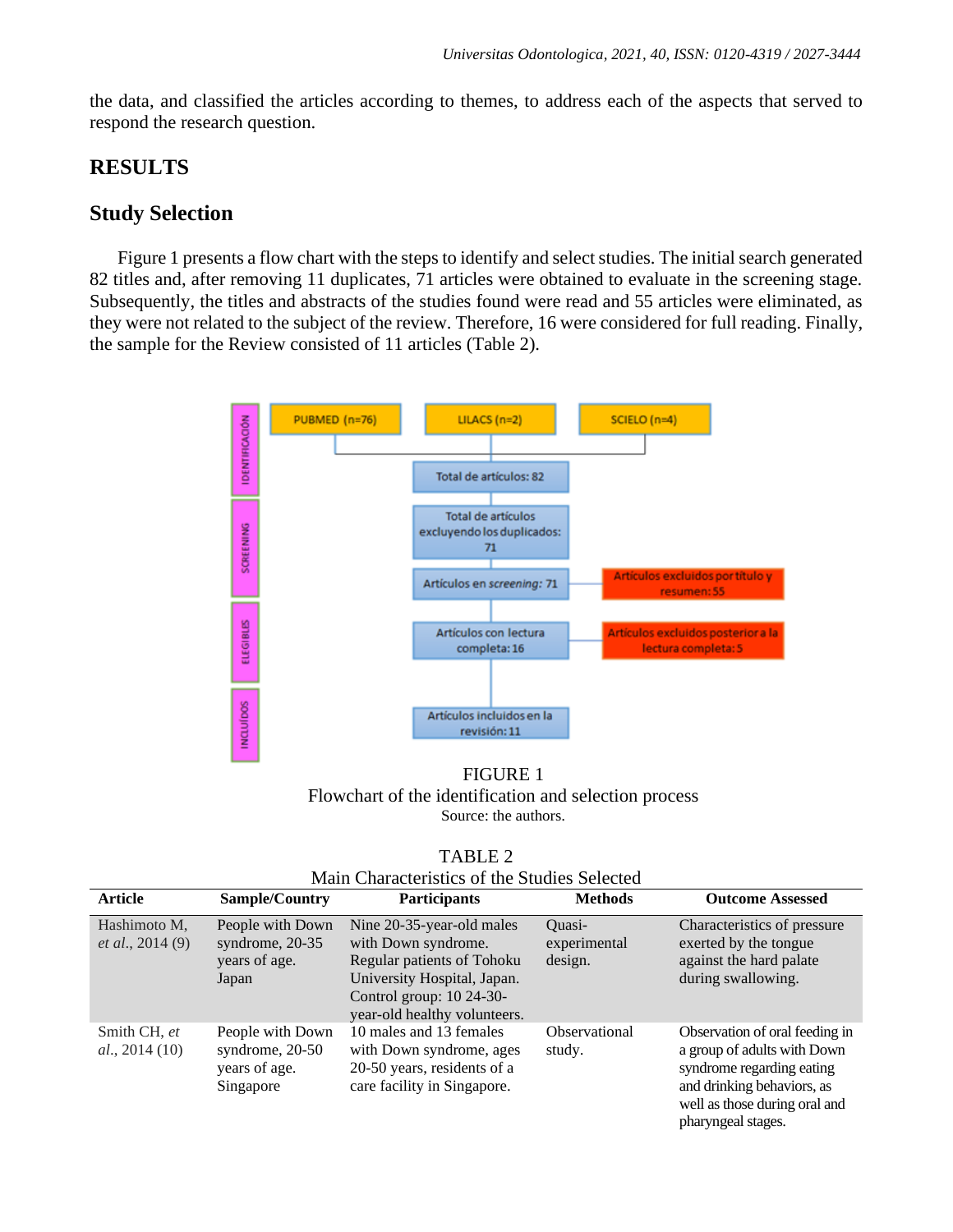*Lorena Sepúlveda et al., Swallowing and Chewing in Adults Down Syndrome*

| Zárate N, et al.,<br>2001 (11)          | People with Down<br>syndrome, 5-38<br>years of age.<br>Singapore. Spain                                                           | 58 3-58-year-old patients<br>with Down syndrome (22<br>females, 36 males) and 38<br>21-61-year-old healthy<br>individuals.                                                          | Clinical<br>assessment. Tests:<br>dysphagia for<br>liquids and solids,<br>heartburn,<br>vomiting/regurgit<br>ation, chest pain.<br>Esophageal<br>function. | Prevalence and form of<br>presentation of motor,<br>esophageal dysfunction in<br>individuals with Down<br>syndrome                                      |
|-----------------------------------------|-----------------------------------------------------------------------------------------------------------------------------------|-------------------------------------------------------------------------------------------------------------------------------------------------------------------------------------|------------------------------------------------------------------------------------------------------------------------------------------------------------|---------------------------------------------------------------------------------------------------------------------------------------------------------|
| Allison PJ, et<br>al., 2004(12)         | People with Down<br>syndrome,<br>average age<br>$31.6 + 8.5$ years.<br>France                                                     | Five females and six males<br>with Down syndrome,<br>average age $31.6 \pm 8.5$ .<br>Control group with 5<br>females and 7 males,<br>healthy and average age<br>$22.9 + 6.6$ years. | Clinical<br>assessment of<br>chewing process<br>through video<br>recording.                                                                                | Validation of video<br>assessment of chewing in<br>individuals with Down<br>syndrome.                                                                   |
| Hennequin M,<br>et al., 2015 (13)       | People with Down<br>syndrome,<br>average age<br>$28.5 + 9.3$ years.<br>France                                                     | 14 adults with Down<br>syndrome, average age<br>$28.5 + 9.3$ years.<br>Control group: 20<br>individuals, average age<br>$24.6 \pm 1$ years.                                         | Quasi-<br>experimental<br>longitudinal,<br>controlled, non-<br>randomized study.                                                                           | Whether increasing inter-<br>maxillary contacts<br>improves chewing<br>effectiveness.                                                                   |
| Thacker A, et<br>al., 2008 (14)         | Caregivers of<br>adults with<br>learning<br>challenges. UK                                                                        | 2000 caregivers of adults<br>with learning challenges.                                                                                                                              | 27-question<br>survey mailed<br>through the postal<br>service.                                                                                             | Risk factors in adults with<br>intellectual disability and<br>history of choking.                                                                       |
| Chenbhanich J,<br>et al., 2019 (15)     | 21-68-year-old<br>adults with Down<br>syndrome. US                                                                                | 37 adults with Down<br>syndrome who were patients<br>of the Metrowest Medical<br>Center for 10 years.                                                                               | Retrospective<br>study of 10-year<br>records.                                                                                                              | Comorbidities and reasons<br>for hospitalization of<br>people with Down<br>syndrome.                                                                    |
| Bermudez<br>BEBV, et al.,<br>2019 (16)  | 187 0-5-year-old,<br>442 6-10-yo, 427<br>12-20-yo, 98 21-<br>30-yo, and 53 31-<br>plus-yo people<br>with Down<br>syndrome. Brazil | 1200 clinical records of<br>patients with Down<br>syndrome who were seen<br>between 2005 and 2015 at<br>the Hospital of the Federal<br>University of Paraná.                        | Retrospective,<br>observational, and<br>cross-sectional<br>study.                                                                                          | Prevalence of<br>gastrointestinal disorders in<br>people with Down<br>syndrome in a 10-year<br>period.                                                  |
| Pinheiro<br>DLDSA, et al.,<br>2018 (17) | 9-25-year-old<br>people with Down Down syndrome.<br>syndrome. Brazil                                                              | 6 males and 10 females with                                                                                                                                                         | Longitudinal<br>study, qualitative,<br>applied, field<br>research.                                                                                         | Effects of<br>electrostimulation on<br>orofacial musculature and<br>chewing, breathing, and<br>swallowing functions in<br>people with Down<br>syndrome. |
| Hennequin M,<br>et al., 2005 (18)       | 17-43-year-old<br>people with Down<br>syndrome. France                                                                            | 6 males and 5 females with<br>Down syndrome. 5 females<br>and 7 males without the<br>syndrome, ages 20-32 years.                                                                    | Clinical,<br>observational<br>study.                                                                                                                       | Differences of chewing<br>indicators between adults<br>with and without Down<br>syndrome, through video<br>recordings.                                  |
| Mazille MN, et<br>al., 2008 (19)        | 19-33-year-old<br>people with Down<br>syndrome. France                                                                            | 4 males and 4 females with<br>Down syndrome, ages 19-33<br>years. 15 males without the<br>syndrome, ages 21-24 years.                                                               | Randomized,<br>double-blind,<br>controlled<br>(placebo) trial.                                                                                             | Impact on chewing pattern<br>of an orthopedic devise to<br>increase number of occlusal<br>contacts in a group of<br>young adults with Down<br>syndrome. |

Source: the authors.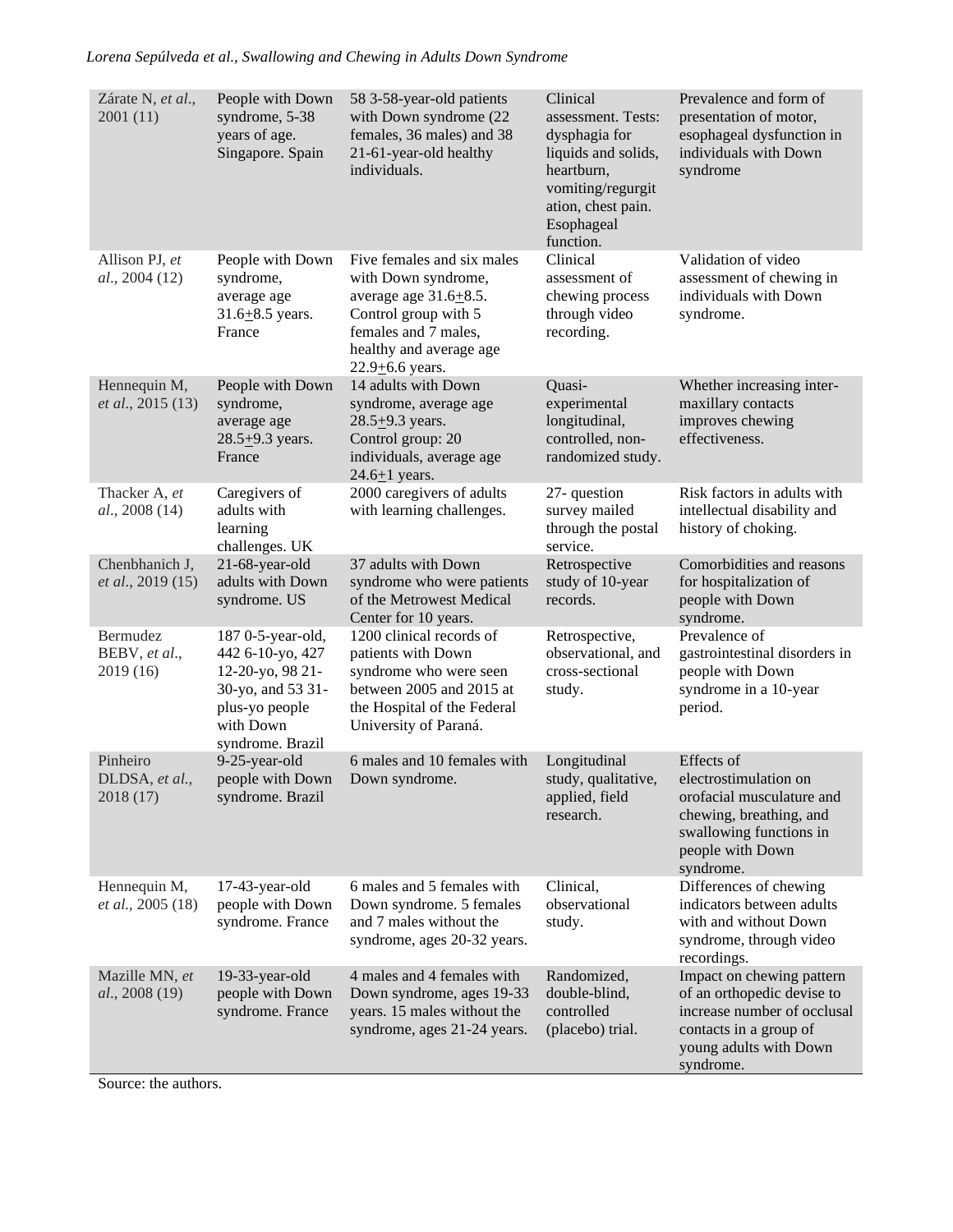The 11 selected studies were conducted in seven countries: Japan, Hashimoto, *et al.* (9); Singapore, Smith *et al.* (10); Spain, Zárate, *et al.* (11); France, Allison, *et al*. (12), Hennequin, *et al.* (18) Mazille, *et al.* (19), and Hennequin, *et al.* (13); UK, Thacker, *et al.* (14); US, Chenbhanich, *et al.* (15); and Brazil, Pinheiro, *et al.* (17), and Bermudez, *et al.* (16). We selected Studies with the following types of research designs: quasi-experimental, Hashimoto, *et al.* 2014 (9), and Hennequin, *et al.* (13); observational, Smith, *et al.* 2014 (10), Allison, *et al.* (12), and Hennequin, *et al.* (18); clinical evaluation, Zárate, 2001(11); questionnaire, Thacker, *et al.* (14); retrospective, Chenbhanich, *et al.* (15), and Bermúdez, *et al.* (16); longitudinal study, qualitative, applied, field research, Pinheiro, *et al.* (17); randomized controlled trial with placebo, Mazille, *et al.* (19). The Studies were published between 2001 and 2019. All the articles focused in clinical, anatomical, and functional characteristics during swallowing and chewing in people with Down syndrome.

### **DISCUSSION**

#### **Masticatory Function in Adults with Down Syndrome**

Down syndrome is an autosomal chromosomal anomaly that induces selective hypotonia and poor neuromotor control, which can affect facial growth. The lips, masticatory muscles, larynx, and tongue muscles are hypotonic. The latter cause an abnormally large tongue appearance, which is favored by weakness and a low and anterior tongue position in the mouth. Usually, they present a scarce development of the middle third, with a mandible of normal development, for which a discrepancy in the intermaxillary relationship can be observed. Such a discrepancy affects the necessary occlusion for the stabilization of the mandible and the hyoid bone, in functions such as swallowing and chewing. They tend to compensate for the lack of interarch contacts by adopting a mandibular protrusive position to increase them, which is facilitated by the instability of the temporomandibular joint (that characterizes them, due to hyperlaxity of the ligaments of said joint) (13). It has also been possible to demonstrate a rudimentary sucking-swallowing feeding pattern and chewing with a rotating pattern, with depressed and ineffective food control. The lack of the mature pattern, moreover, causes chewing to occur for short periods (little or none). This aspect is also linked to the description of gastrointestinal problems aggravated by the lack of chewing.

Mazille *et al.* (19) proposed to assess the impact on chewing patterns of an orthotic device designed to increase the number of interarch contacts in a group of young adults with Down syndrome. They confirmed that chewing disturbances in adults with this syndrome are related to disorganized masticatory muscle activity. In addition, they noted that the use of an occlusal appliance increased chewing time, reduced chewing frequency, and increased the number of interarch occlusal contacts. However, they could not conclude whether the use of such a device improved chewing, recommending carrying out a study that would measure the comminution of the food bolus (19).

For this reason, in a study carried out in 2015, researchers evaluated the effect of the increase in the number of interocclusal contacts on the granulometry of the food bolus, using kinematic parameters of mastication and the frequency of food refusal in a group of young adults with Down syndrome. An improvement in food acceptance, chewing frequency, and bolus granulometry was evidenced after 8 weeks of using an appliance designed to increase occlusal contacts. Using the number of pairs of posterior contacts, the atomization of food during chewing was increased, additionally favoring sensory input, which improved motor coordination, due to the stimulation of periodontal and pulpal mechanoreceptors (13). Likewise, within the findings obtained in relation to chewing, Hennequin *et al*. (13) found out that by increasing the number of occlusal contacts through a plate, people with Down syndrome tended to reject less food. They felt subconsciously more confident in proper spraying, making food particles small enough, partly replacing the lack of occlusal contacts with a better distribution of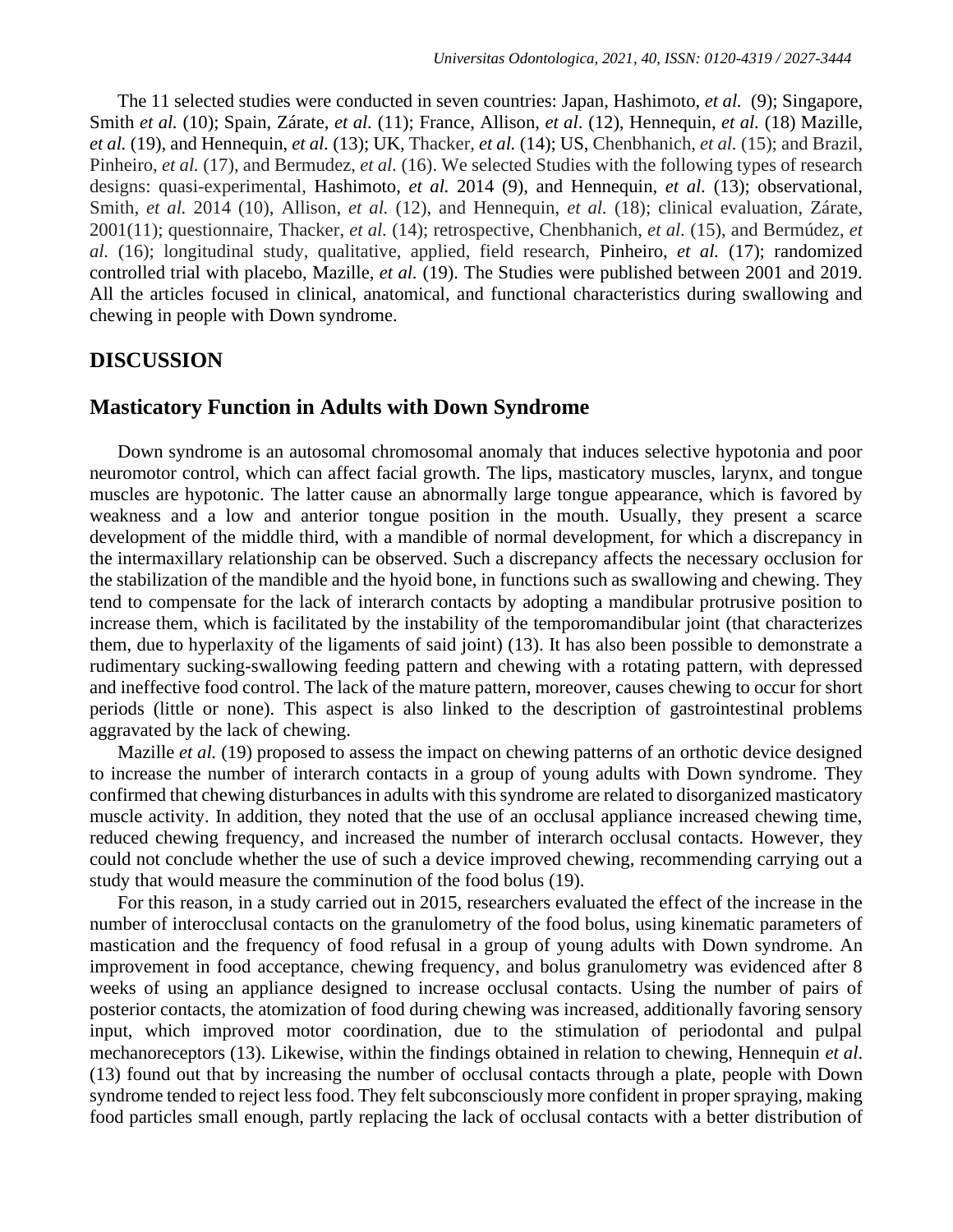interarch contacts, and thus stabilizing the mandible during swallowing. That allowed a better breathingswallowing coordination, reducing the risk factor associated with aspiration of food. The authors concluded that it is essential to optimize interarch dental contacts when performing oral rehabilitation in people with Down syndrome and suggest that dental condition be analyzed when assessing feeding or swallowing behaviors (13).

In an investigation carried out by Allison *et al*. (12), different chewing indicators were analyzed in people with normal development and people with Down syndrome, through a video recording, in order not to alter the context or the behavior of the people with Down syndrome evaluated. The variables studied were chewing time (number of seconds between the time the food was placed in the mouth and swallowed), number of chewing cycles (number of closed chewing actions during chewing time) and number of open chewing cycles (chewing taken with the mouth open during the chewing time). When comparing the groups, it was possible to observe, on the one hand, that none of the participants rejected soft foods, but when increasing the hardness of the foods, the percentage of adults with Down syndrome who rejected solid foods increased, in this case of carrot (59.1 %) and, on the other hand, that the chewing time was longer than in the control group for semi-solid consistency (sausage), but shorter for puree. It was also possible to observe in people with neurotypical development that there was a positive correlation between masticatory time and the number of cycles with the mouth closed, and that the number of rejections had no correlation with the hardness of the food. The authors concluded that both the chewing time, the number of closed and open chewing cycles, and moments of food refusal are valid variables to consider in people with Down syndrome, and the observations made through video recordings are useful to analyze these processes.

Subsequently, Hennequin *et al*. (18) assessed the differences in chewing indicators in a group of adults with Down syndrome and a control group of people without this condition, when eating different types of food. For this, they used video recordings, as previously proposed by Allison *et al.* (12). They found differences in masticatory function indicators between both groups, which could be observed in most of the ingested foods. Although the chewing frequency was lower in the group with Down syndrome, both the chewing time and the number of chewing cycles did not always show differences between the two groups. When considering open masticatory cycles, these were reported more frequently among people with Down syndrome. On the other hand, the rejection of certain foods was observed in the group with Down syndrome, but not in the control group. Another of the findings reported is that people with Down syndrome can demonstrate adaptive behavior in the face of functional disabilities, increasing or decreasing the number of chewing cycles depending on the type of food. In addition, since there was a rejection of foods with harder consistencies, it could be assumed that people with Down syndrome adjust their intake according to the texture of each food.

On the other hand, Hennequin *et al*. showed that people with Down syndrome developed at least three strategies when eating: Those foods that were difficult to chew were swallowed before forming a food bolus of appropriate granulometry. Others were chewed for a long time and/or with more cycles. Finally, food refusal was considered as a third strategy. A consequence possibly associated with masticatory dysfunction may be a nutritional deficiency, since a person with Down syndrome may lack the nutrients present in foods rejected for their texture or consistency (e.g., raw fruits and vegetables) and, at the same time, they prefer more tender foods, such as those rich in carbohydrates, which could promote obesity. Therefore, the authors concluded that people with Down syndrome demonstrated a systematic reduction in chewing frequency when eating different foods, highlighting the importance of educating parents and professionals about the chewing difficulties of this population (18).

Considering that the generalized muscular hypotonia present in people with Down syndrome favors masticatory disorders, Pinheiro *et al*. (17) carried out a study measure the effects of functional electrical stimulation (FES) on the orofacial musculature and on various functions, including chewing, in persons with Down syndrome. The results indicated that FES therapy favored lip closure, improved the appearance of the cheeks, favored the lateralization of the tongue to both the right and left sides, produced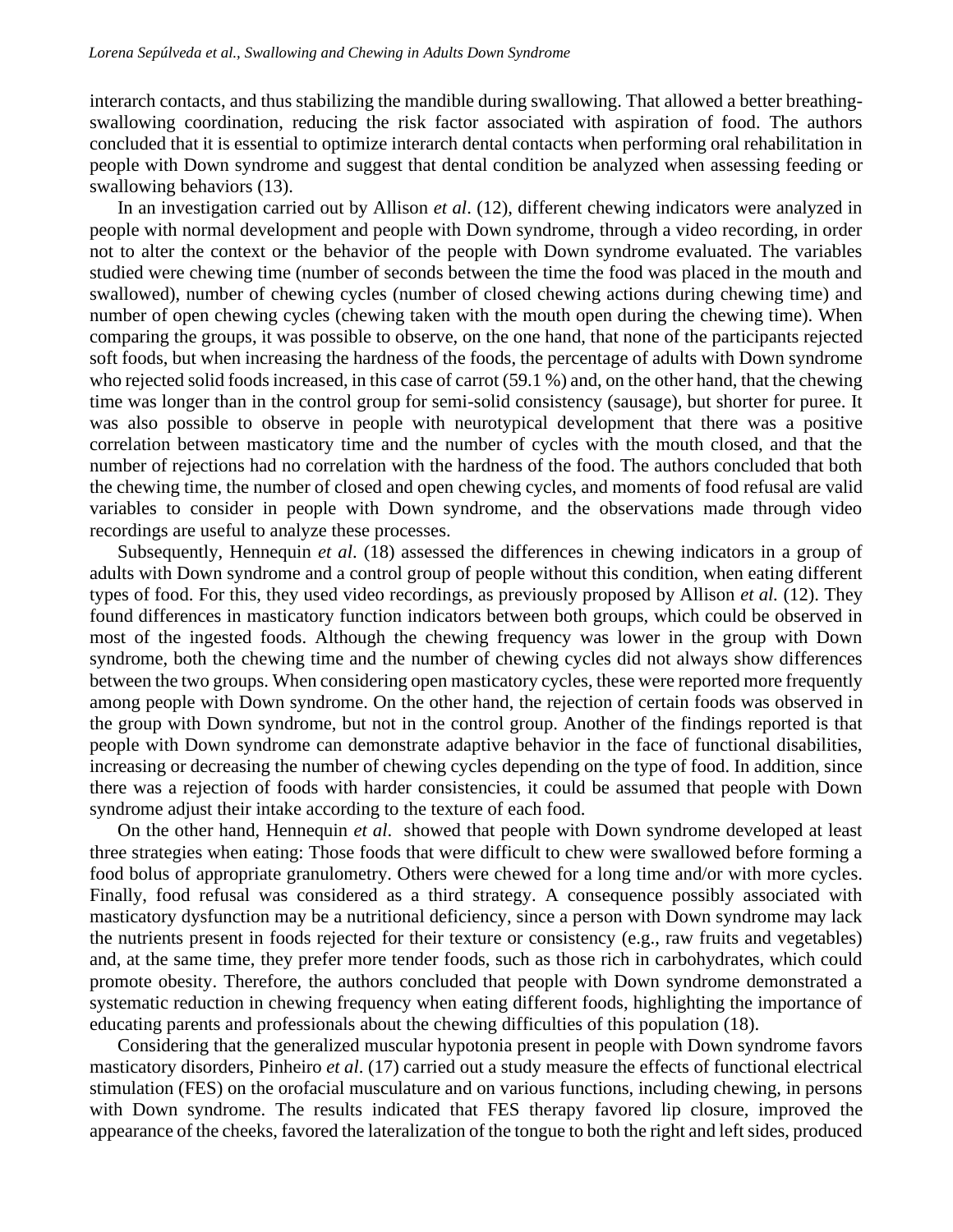a favorable change in the respiratory mode, improved swallowing and, after the FES, the participants were able to make an unforced lip closure. It also reduced the tension of the facial muscles during swallowing. In relation to the masticatory function, cutting and crushing were aspects that improved significantly, showing that the cut was made by the incisors and the crushing presented an alternate bilateral pattern. The authors concluded that FES in conjunction with masticatory training significantly stimulated the orofacial musculature, improving chewing, breathing, and swallowing functions in people with Down syndrome.

#### **Swallowing in Adults with Down Syndrome**

One study evaluated tongue pressure generation in adults with Down syndrome as a measure of tongue function during swallowing. The measurement parameters (duration, maximum magnitude, and integrated value of tongue pressure) were different between participants with Down syndrome and a control group. Hashimoto *et al*. (9) reported that the length and width of the palate in the participants with Down syndrome was significantly smaller than in the controls and is correlated with the lingual pressure obtained. Likewise, they suggested that a shorter palatal length favors the positioning of the tongue in the anterior sector of the maxilla, affecting the exertion of tongue pressure against the back middle part of the palate. In this way, by contacting the tip of the tongue with the lingual surface of the anterior upper teeth, an anterior seal of the oral cavity is produced, which compensates the underdeveloped maxilla with a decreased palatal length in people with Down syndrome. This study concluded that swallowing difficulties could be caused by the presence of a narrow and short palate, which would alter tongue control, activity, and movement in people with Down syndrome (9).

Smith *et al*. (10) evaluated oral feeding among adults with Down syndrome. Regarding eating and liquid drinking behaviors, they found difficulties in handling the utensils to transfer food and, on some occasions, it was observed that 30.4 % of individuals positioned the plate near their mouth and put their tongue on the edge of the plate, bringing it tongue closer with the spoon. 30.4 % of participants chewed the water and the spoon. 8.7 % added water and mixed it with the food before eating, while 21.7 % spit the food on the plate or on the table. Support and guidance can be beneficial for the normalization of feeding, when feeding; however, the support must be indirect since self-feeding must be promoted. It was further suggested that chewing liquids or chewing on an empty spoon might be associated with cognitive decline. In the oral phase, alterations were found in lip closure, tongue movements, and chewing and 17.4 % of people with Down syndrome, who swallowed multiple times for each bolus. Regarding the pharyngeal phase, the authors could only speculate on the issues observed, given the difficulty to exploring this phase by observation, which indicates alterations in this stage were detected more commonly in participants who ate a soft and wet diet. In addition, they reported 10 % of individuals reported changes in voice quality after feeding. On the other hand, they reported cough in more than 50 % of the participants, this being a possible sign of aspiration.

In the esophageal phase, an association between some esophageal motor disorders, particularly achalasia (a primary esophageal motor disorder whose etiology is unknown), and infectious, autoimmune, or genetic factors was found (11). Esophageal dysmotility (a motor disorder of the esophagus that affects the peristalsis of the esophageal body present in cases of Down syndrome) was also observed. The symptoms of dysmotility are not evident, but they include difficulty to swallowing, heartburn, regurgitation, and non-cardiac chest pain (11). Another study reported a prevalence of 5 % congenital gastrointestinal malformations, including esophageal atresia, and 7.2 % gastroesophageal reflux disease (GERD), whose symptoms include vomiting, regurgitation, aspiration pneumonia, and chronic cough (16).

Dysphagia is a significant problem in people with intellectual disabilities, as it can affect the health, safety, and general well-being of the person. A study that sought to know the most common causes of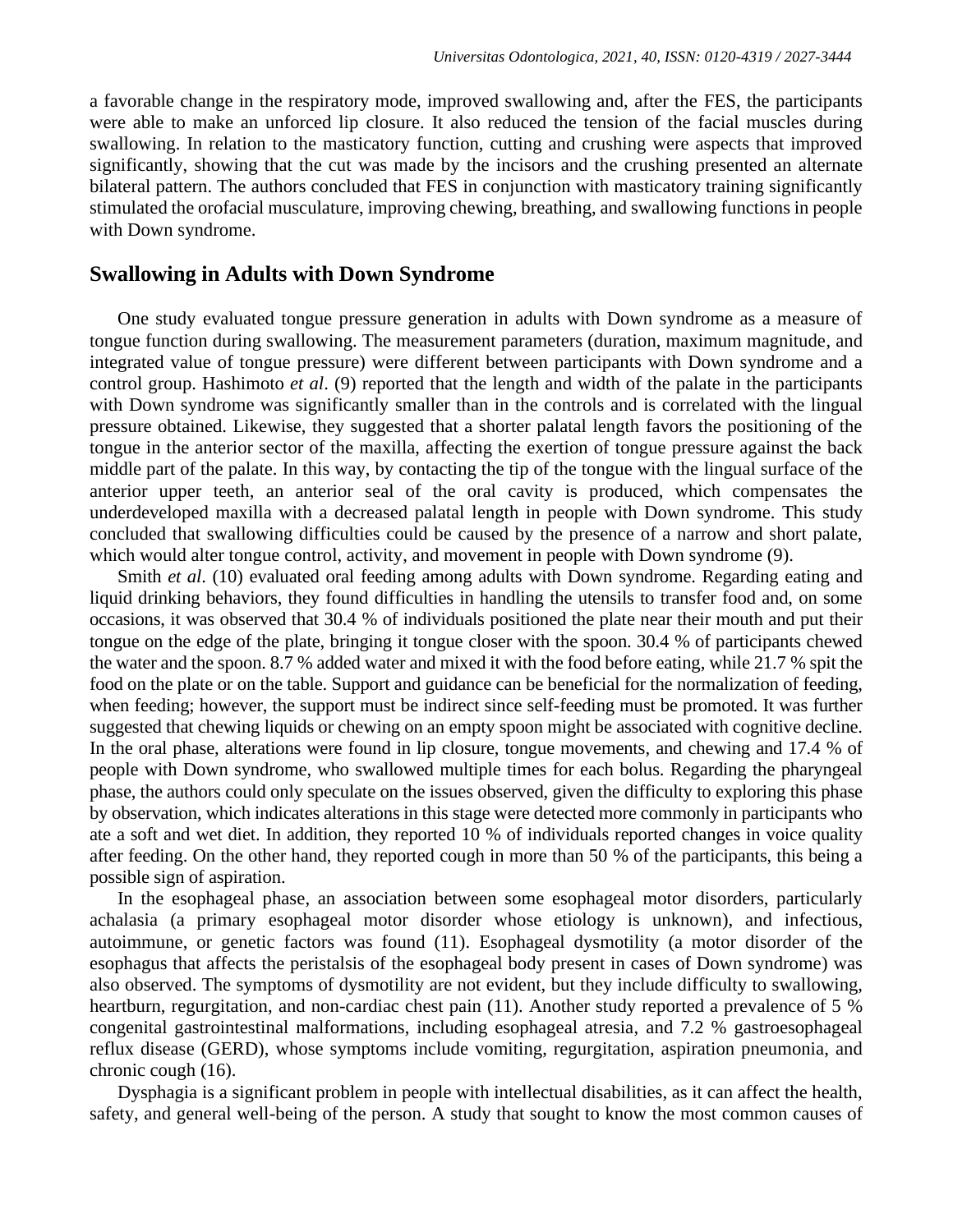hospitalization in adults with Down syndrome found that 29.6 % was due to aspiration pneumonia, with the most common comorbidities (70.3 %) being GERD and dysphagia, requiring multiple admissions. Because of this, 16.2 % the patients required feeding via a gastrostomy tube, which was also associated with hospital readmissions  $(15)$ .

Thacker *et al*. (14) conducted a study to investigate potential risk factors associated with history of choking among adults with intellectual disabilities, including those with Down syndrome. The latter were at higher risk of choking than adults with other disabilities. This may be because persons with Down syndrome have poor tongue coordination, favoring the uncontrolled entry of food into the pharynx that, when combined with a delay in triggering the swallowing reflex, increases the risk of aspiration (14).

Smith *et al*. (10) suggest that the anatomical differences and hypotonicity associated with Down syndrome, combined with sensory, cognitive, or behavioral disorders can cause difficulties in oral feeding, affecting health, safety, and social integration. Next, Tables 3 and 4 present the most relevant findings in chewing and swallowing functions, compared to the characteristics in neurotypical people.

| <b>Comparative Chart of Masticatory Function</b>                                |                                                                                                                    |  |
|---------------------------------------------------------------------------------|--------------------------------------------------------------------------------------------------------------------|--|
| <b>Characteristics of Masticatory Function in</b><br><b>Neurotypical People</b> | <b>Relevant Findings in Adults with Down Syndrome</b>                                                              |  |
| Intercuspation that stabilizes the mandible and hyoid                           | Compensation for the lack of interarch contacts by                                                                 |  |
| bone $(13)$                                                                     | adopting a protrusive position of the mandible $(13,19)$                                                           |  |
| Rotary mastication for hard foods or linguo-palatine                            | Chewing pattern is rudimentary, rotary, and open                                                                   |  |
| apposition for soft foods.                                                      | (12,13).                                                                                                           |  |
| Mastication occurs with a greater number of cycles in                           | Mastication occurs with fewer cycles in hard foods and                                                             |  |
| hard foods and less chewing time (12).                                          | longer chewing time (12).                                                                                          |  |
| The correct one ensures the mechanical fragmentation                            | The lack of chewing produces gastrointestinal                                                                      |  |
| of the food into particles, favoring digestion (13).                            | disturbances (13).                                                                                                 |  |
| People with good inter-cuspidation manage to have                               | The lack of interarch occlusal contacts makes bolus                                                                |  |
| fewer food rejections because they are more efficient                           | comminution difficult and increases the frequency of                                                               |  |
| (13).                                                                           | food refusal of hard foods (13).                                                                                   |  |
| Mandibular stabilization reduces the risk of food                               | Mandibular instability is a risk factor for food                                                                   |  |
| aspiration caused by poor breath-swallow coordination                           | aspiration caused by lack of breath-swallowing                                                                     |  |
| (13).                                                                           | coordination (13).                                                                                                 |  |
| Coordinated chewing and appropriate chewing force                               | There are nutritional deficiencies associated with                                                                 |  |
| could optimize nutritional status, due to the                                   | masticatory dysfunction, which could favor obesity                                                                 |  |
| consumption of a diet with different consistencies (18).                        | $(18)$ .                                                                                                           |  |
| $\sim$ 1                                                                        | Functional electrostimulation improves parameters<br>related to masticatory function, caused by hypotonia<br>(17). |  |

| TABLE 3                          |  |
|----------------------------------|--|
| peretive Chert of Meeticatery Eu |  |

Source: the authors.

| <b>Comparative Chart of Swallowing Function</b>               |                                                              |  |
|---------------------------------------------------------------|--------------------------------------------------------------|--|
| <b>Characteristics of Swallowing Function in</b>              | <b>Relevant Findings in Adults with Down Syndrome</b>        |  |
| <b>Neurotypical People</b>                                    |                                                              |  |
| The lingual pressure produced by the contact between the      | A reduced size of the palate affects the lingual pressure    |  |
| hard palate and the tongue is an important propulsive         | necessary for swallowing and encourages the tongue to        |  |
| force for the transport of the food bolus towards the         | adopt a forward posture (9).                                 |  |
| pharynx $(9)$ .                                               |                                                              |  |
| There are no difficulty handling utensils (10).               | Difficulties in handling utensils (10).                      |  |
| Neurotypical people do not chew liquids or empty spoons       | Chewing liquids or empty spoons may be associated with       |  |
| if they are not in a process of cognitive deterioration (10). | further cognitive decline (10).                              |  |
| Swallowing is favored by orofacial muscle tone (10).          | There are alterations in lip closure in the oral phase (10). |  |
| The transition from the bolus is favored by muscle tone,      | Some individuals have multiple swallows per bolus (10).      |  |
| making 1 or 2 swallows per bolus $(10)$ .                     |                                                              |  |

### TABLE 4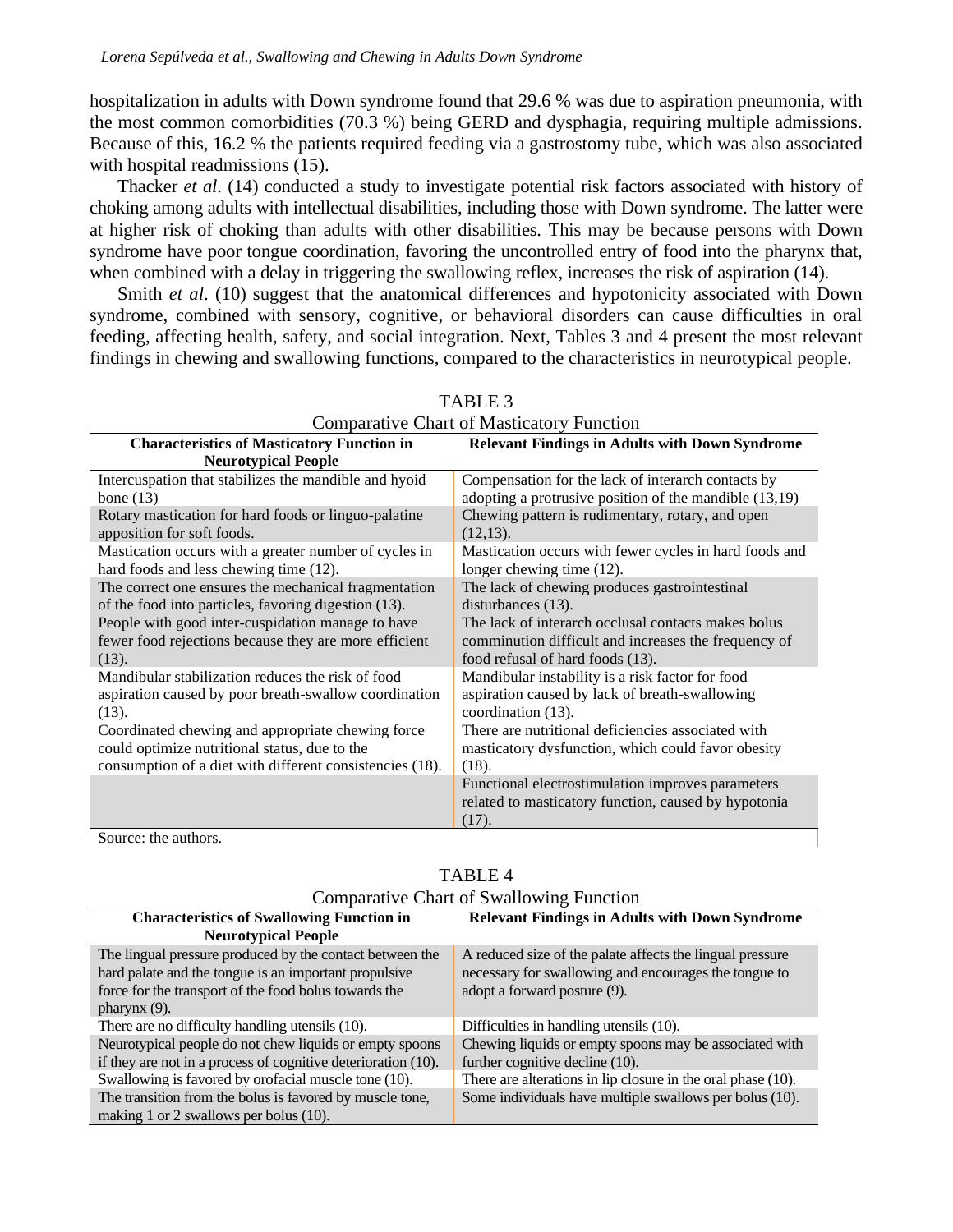| There is no voice change associated with aspiration of     | Changes in voice quality after eating, associated with food |
|------------------------------------------------------------|-------------------------------------------------------------|
| food $(10)$ .                                              | aspiration $(10)$ .                                         |
| Low prevalence of esophageal motor disorders in            | Esophageal motor disorders associated with swallowing       |
| neurotypical population (11).                              | disorders, such as achalasia and esophageal dysmotility     |
|                                                            | $(11)$ .                                                    |
| Normal swallowing. It is not a factor that interferes with | Oral feeding difficulties affect health, safety, and social |
| the social integration of people (10).                     | integration $(10,14)$ .                                     |
| Dysphagia is not reported as the most frequent cause of    | Dysphagia is the most common cause of hospitalization in    |
| hospitalization in neurotypical people.                    | adults with Down syndrome and is associated with            |
|                                                            | aspiration pneumonia (15).                                  |
| Source: the authors.                                       |                                                             |

Source: the authors.

### **CONCLUSIONS**

Adults with Down syndrome have anatomical and functional features that affect the chewing and swallowing processes.

Regarding the masticatory function, it has been observed that occlusion is important to carry out the chewing process satisfactorily. Likewise, people with Down syndrome tend to reject foods with harder consistency, which could be explained by the presence of alterations in oral motor learning associated with chewing and its phases. This constitutes a problem since the lack of stimulation obtained by eating hard foods favors hypotonia and hypofunction.

In relation to swallowing, it has been shown that intraoral anatomical and functional characteristics favor difficulties in swallowing performance, as well as alterations and challenges in the different phases of swallowing. Dysphagia is a relevant comorbidity in this population and one of the main causes of hospitalization.

Although there are publications that describe the clinical characteristics of adults with Down syndrome referring to swallowing and chewing functions, a few focus on the behaviors or habits generated throughout life. It results from beliefs, habits, and the social representation of the caregiver throughout the accompaniment of the person with Down syndrome.

This exploratory review highlights the need for all professionals involved in the rehabilitation of functional orofacial disorders described in adults with Down syndrome to work in an integrated manner, each contributing from their area of expertise and validating what other members of the health care team can contribute.

### **RECOMMENDATIONS**

The first recommendation is to carry out in-depth studies to analyze the habits of caregivers and people with Down syndrome in adulthood to visualize the real challenges that they face daily, and thus plan and execute treatments that consider the resources families have in order to address the conditions that those in their care have.

Based on the articles reviewed in this study, it is proposed to incorporate video observation methodology to analyze the impact of orofacial functional treatments both in people with Down syndrome and those with other neuromotor disorders (12). In addition, the importance of maintaining special care for those who have a history of gastroesophageal reflux/dysphagia during their hospitalizations is highlighted (15). From this point of view, it is important to emphasize dental care when this antecedent exists.

Studies seeking to understand the tongue function during swallowing in people with Down syndrome are required, considering the measurement of tongue pressure can be a useful guide to assess the therapeutic effects of interventions designed to improve tongue function (19).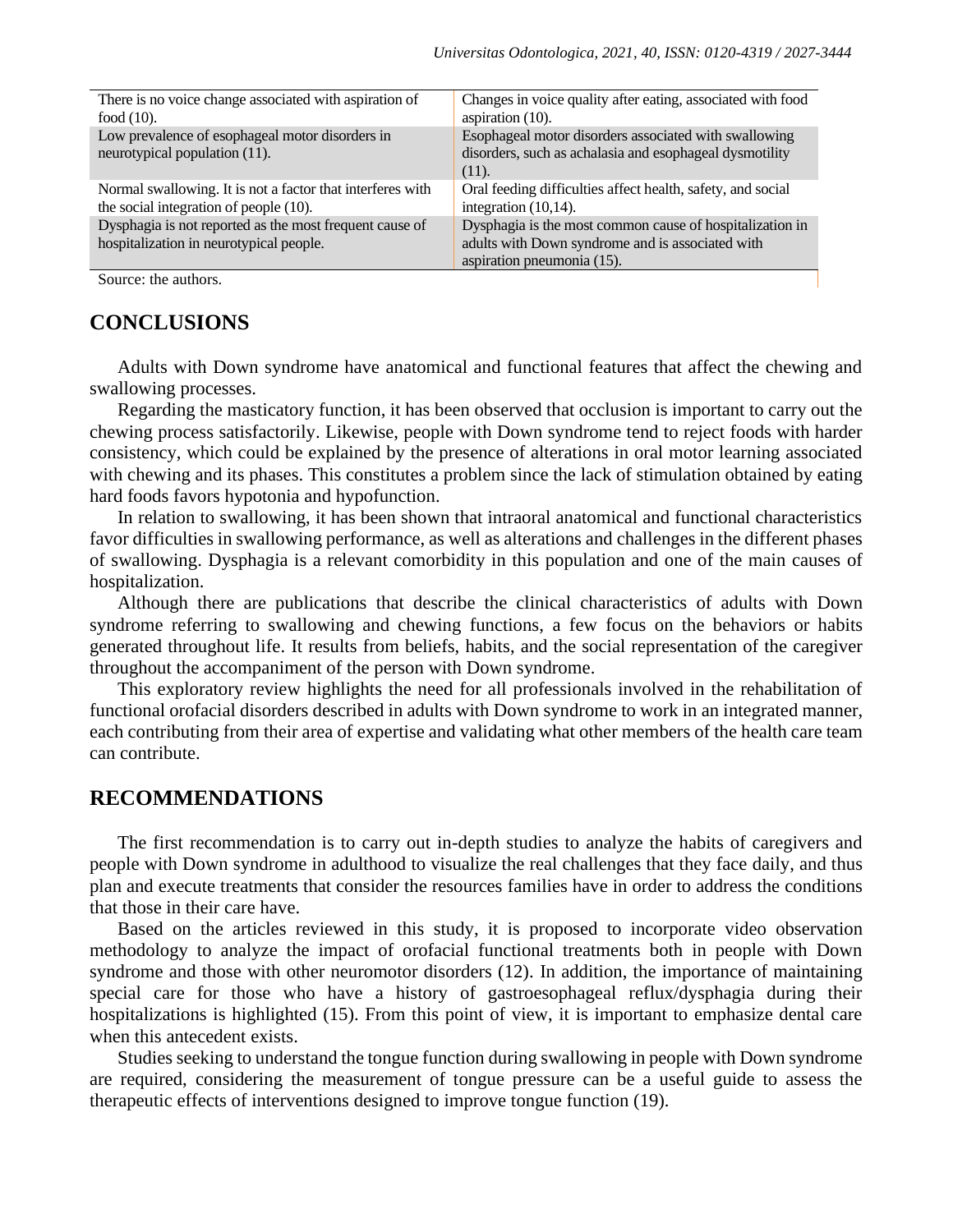Likewise, the relevance of intervening the occlusal disorders observed in people with Down syndrome that favor orofacial functions of swallowing and chewing (13) is pointed out. It is important that specialists in orthodontics, temporomandibular disorders, and oral rehabilitation incorporate interdisciplinary health teams focused on the comprehensive rehabilitation of adults with Down syndrome.

On the other hand, considering that electrostimulation would be an effective tool for traditional therapy (17), further studies are recommended to increase the evidence of its applicability in the treatment of people with Down syndrome.

In addition, it is necessary to incorporate the concepts described in the International Classification of Functioning, Disability and Health to identify how oral feeding-related behaviors can influence the activities and social participation of adults with Down Syndrome (10).

Although Hennequin *et al*. (18) highlighted the need to continue investigating the orofacial functions of swallowing and chewing in people with Down syndrome, there is still a lack of studies allowing to clearly describe the difficulties that these patients face daily. Thus, it is recommended to develop projects aimed at addressing these shortcomings.

### **ACKNOWLEDGEMENTS**

This review is part of the doctoral dissertation titled, "Feeding, swallowing, and chewing practices in people with Down syndrome: An analysis carried out from the parental perspective." It received approval by the Speech Therapy Research Laboratory, Ethics Committee for Research on Human Beings, School of Medicine, University of Chile, and the Ethics Committee of the University of the Argentine Social Museum.

#### **REFERENCES**

- 1. Presson AP, Partyka G, Jensen KM, Devine OJ, Rasmussen SA, McCabe LL, McCabe ER. Current estimate of Down Syndrome population prevalence in the United States. J Pediatr. 2013 Oct; 163(4): 1163-1168. <https://dx.doi.org/10.1016/j.jpeds.2013.06.013>
- 2. Nazer H J, Cifuentes O L. Malformaciones congénitas en Chile y Latino América: una visión epidemiológica del ECLAMC del período 1995-2008. Rev Med Chile. 2011 Jan; 139(1): 72-78.
- 3. Glasson EJ, Dye DE, Bittles AH. The triple challenges associated with age-related comorbidities in Down syndrome. J Intellect Disabil Res. 2014 Apr; 58(4): 393-398. <https://dx.doi.org/10.1111/jir.12026>
- 4. Hawkins BA, Eklund SJ, James DR, Foose AK. Adaptive behavior and cognitive function of adults with down syndrome: modeling change with age. Ment Retard. 2003 Feb; 41(1): 7-28. [https://dx.doi.org/10.1352/0047-](https://dx.doi.org/10.1352/0047-6765(2003)041%3c0007:ABACFO%3e2.0.CO;2) [6765\(2003\)041<0007:ABACFO>2.0.CO;2](https://dx.doi.org/10.1352/0047-6765(2003)041%3c0007:ABACFO%3e2.0.CO;2)
- 5. Head E, Lott IT, Wilcock DM, Lemere CA. Aging in Down Syndrome and the Development of Alzheimer's Disease Neuropathology. Curr Alzheimer Res. 2016; 13(1): 18-29[. https://dx.doi.org/10.2174/1567205012666151020114607](https://dx.doi.org/10.2174/1567205012666151020114607)
- 6. Lazenby T. The impact of aging on eating, drinking, and swallowing function in people with Down's syndrome. Dysphagia. 2008 Mar; 23(1): 88-97.<https://dx.doi.org/10.1007/s00455-007-9096-1>
- 7. Prasher VP, Metseagharun T, Haque S. Weight loss in adults with Down syndrome and with dementia in Alzheimer's disease. Res Dev Disabil. 2004 Jan-Feb; 25(1): 1-7.<https://dx.doi.org/10.1016/j.ridd.2003.04.005>
- 8. Hennequin M, Faulks D, Veyrune JL, Bourdiol P. Significance of oral health in persons with Down syndrome: a literature review. Dev Med Child Neurol. 1999 Apr; 41(4): 275-283.<https://dx.doi.org/10.1017/s0012162299000596>
- 9. Hashimoto M, Igari K, Hanawa S, Ito A, Takahashi A, Ishida N, Koyama S, Ono T, Sasaki K. Tongue pressure during swallowing in adults with down syndrome and its relationship with palatal morphology. Dysphagia. 2014 Aug; 29(4): 509-518. <https://dx.doi.org/10.1007/s00455-014-9538-5>
- 10. Smith CH, Teo Y, Simpson S. An observational study of adults with Down syndrome eating independently. Dysphagia. 2014 Feb; 29(1): 52-60. <https://dx.doi.org/10.1007/s00455-013-9479-4>
- 11. Zárate N, Mearin F, Hidalgo A, Malagelada JR. Prospective evaluation of esophageal motor dysfunction in Down's syndrome. Am J Gastroenterol. 2001 Jun; 96(6): 1718-1724.<https://dx.doi.org/10.1111/j.1572-0241.2001.03864.x>
- 12. Allison PJ, Peyron MA, Faye M, Hennequin M. Video evaluation for mastication validation in persons with Down's syndrome. Dysphagia. 2004 Spring; 19(2): 95-99[. https://dx.doi.org/10.1007/s00455-003-0506-8](https://dx.doi.org/10.1007/s00455-003-0506-8)